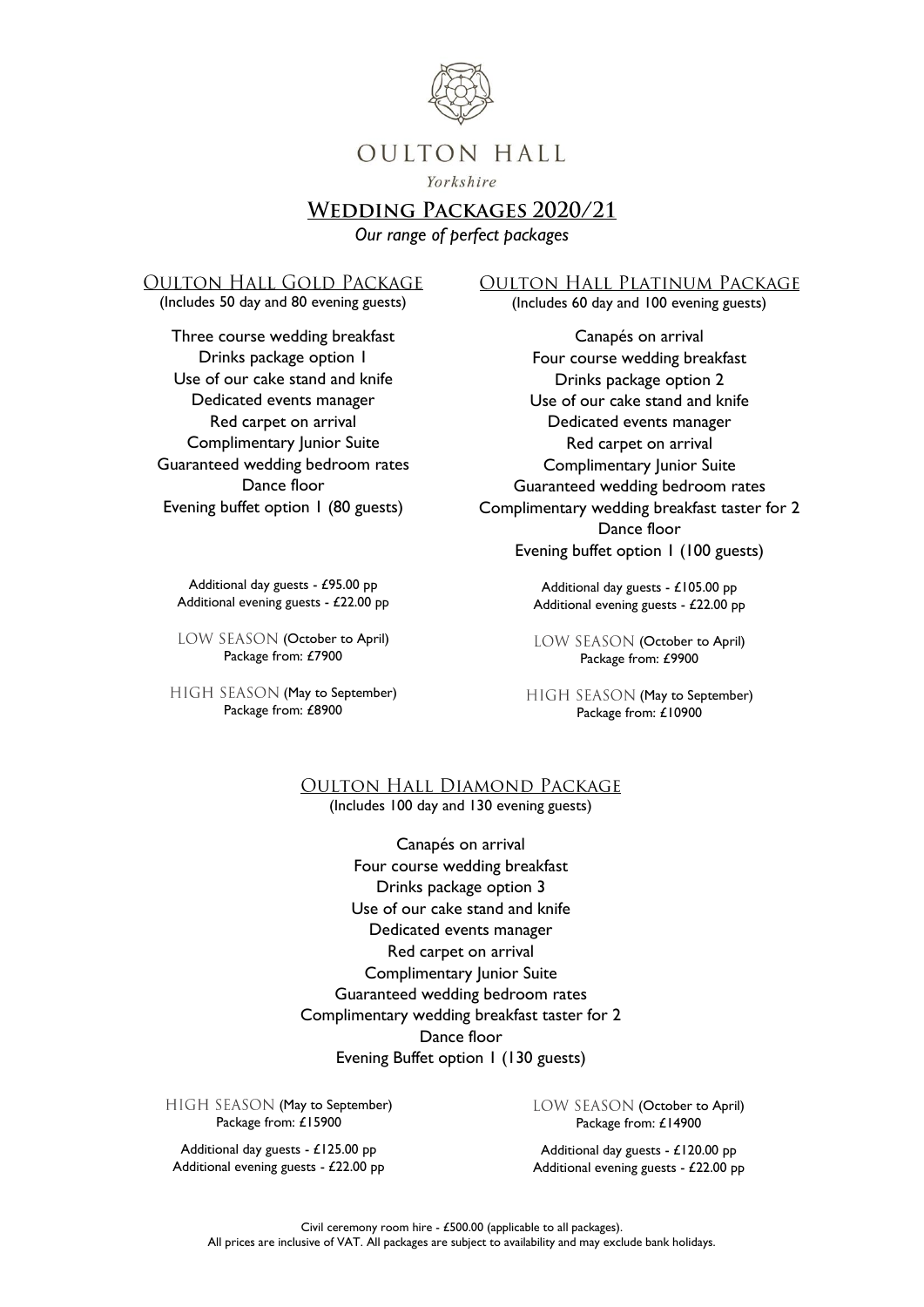

# **OUR 'EXCLUSIVELY YOURS' WEDDING PACKAGE**

*Available for bookings in January and February*

*(Package based on 60 guests attending, from £5450) Additional guests - £75.00 per person*

### GUARANTEED TO BE OUR ONLY WEDDING ON YOUR CHOSEN DAY

Use of our snow machine for unique photographs

Complimentary room hire for your civil ceremony

Sparkling wine for your drinks reception

Canapés served to your guests

Three course wedding breakfast (includes a half a bottle of house wine per person)

Tea, coffee & after dinner mints

A glass of sparkling wine to toast

Complimentary Junior Suite for the night of your wedding

Guaranteed wedding bedroom rates

Dance floor

Hot sandwiches in the evening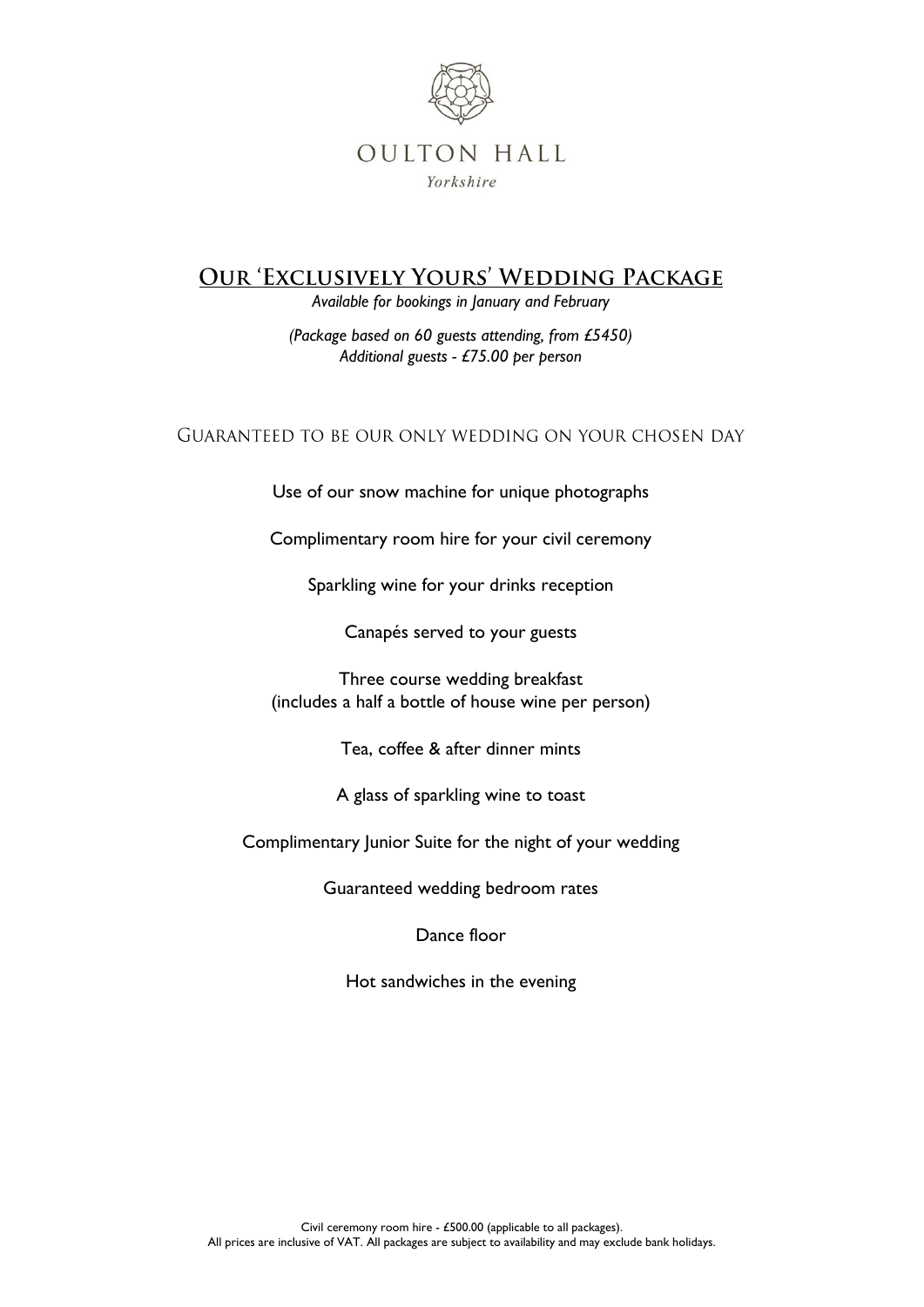

# **OUR 'INTIMATE WEDDING' PACKAGE**

(Package based on 40 guests attending, from £5,995) Additional guests - £107.00 per person

## A PERFECT PACKAGE FOR A MORE INTIMATE CELEBRATION

Complimentary menu tasting for the bride and groom

A dedicated events manager for your special day

White chair covers and our grand candelabras for your table centrepieces

Exclusive use of our exquisite Repton Suite - licensed for civil ceremonies

A private drinks reception of Champagne and canapés, with views of the gardens

A sumptuous four course wedding breakfast

Bespoke wines chosen to compliment your menu

Two bedroom suites for your bridal party and a luxurious honeymoon suite for you on the night of the wedding

Hot sandwiches in the evening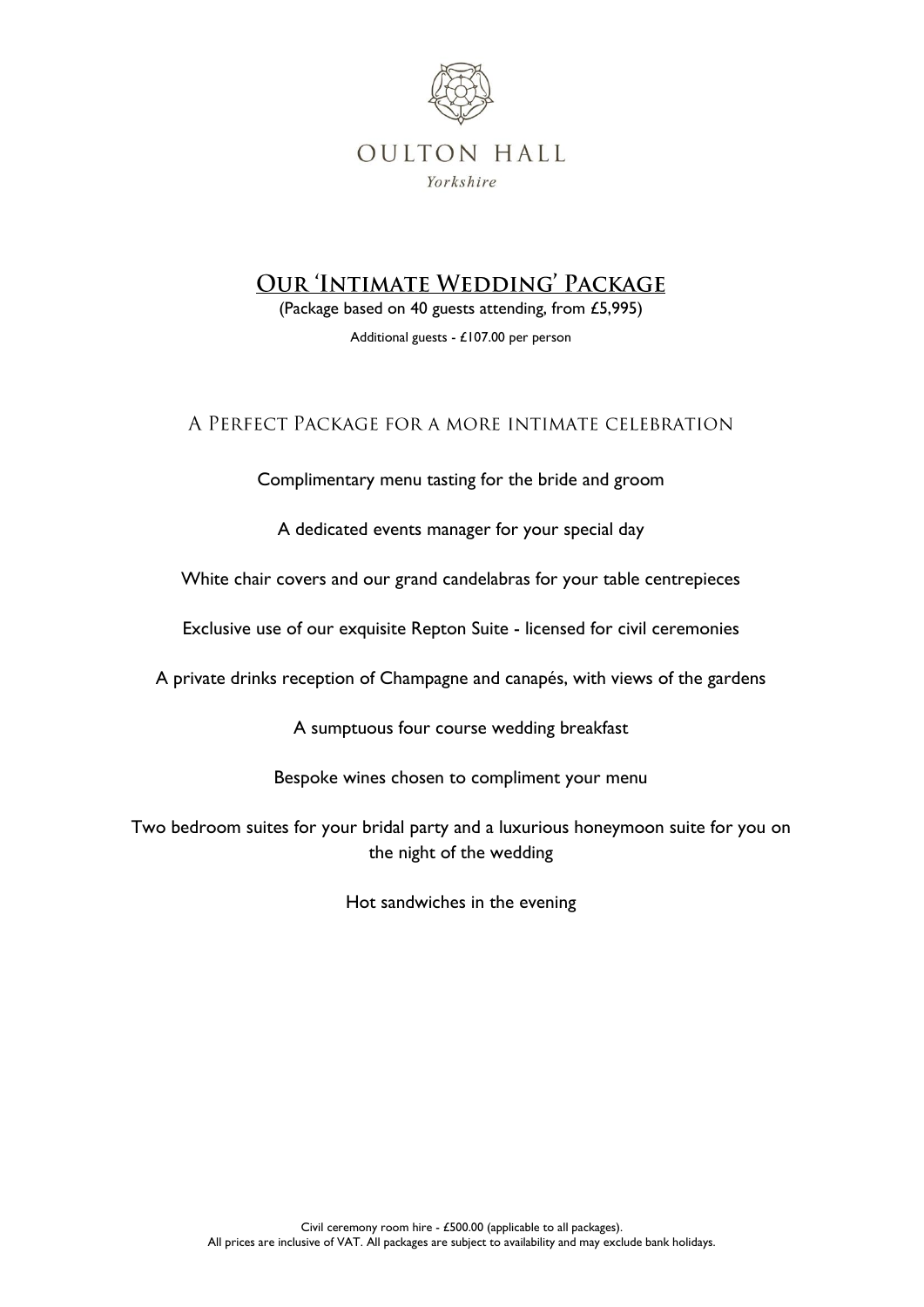

# **WEDDING DRINKS PACKAGES**

*The perfect accompaniment*

#### DRINKS PACKAGE OPTION 1 £32.00 per person

**DRINKS RECEPTION:** Sparkling wine *or* Pimms

#### **WEDDING BREAKFAST:** House red wine & white wine

#### **TOAST DRINK:** Sparkling wine

### DRINKS PACKAGE OPTION 2 £36.00 per person

*(Choose up to 2):* House Champagne Pimms Bottles of Peroni Buck's Fizz Kir Royale

**WEDDING BREAKFAST:** Red & white wine selection from our wine list *(up to a value of £29.00 per bottle)*

**TOAST DRINK:** House Champagne

# **DRINKS PACKAGE OPTION 3**

£42.00 per person

#### *(Choose up to 2):* Sparkling rosé Moët & Chandon Champagne Pimms Bottles of Peroni Buck's Fizz Kir Royale

**WEDDING BREAKFAST:** Red & white wine selection from our wine list *(up to a value of £32.00 per bottle)*

**TOAST DRINK:** Moët & Chandon Champagne

# **DRINKS PACKAGE OPTION 4**

£52.00 per person

### **DRINKS RECEPTION:**

(*Choose up to 2)* Veuve Clicquot Champagne Veuve Clicquot Rosé Champagne Perrier-joüet Perrier-joüet rosé **Mojitos** Pimms Bottles of Peroni Kir Royale

**WEDDING BREAKFAST:** Red & white wine selection from our wine list (*up to a value of £40.00 per bottle)*

**TOAST DRINK:** Veuve Clicquot Champagne *or* Veuve Clicquot Rosé Champagne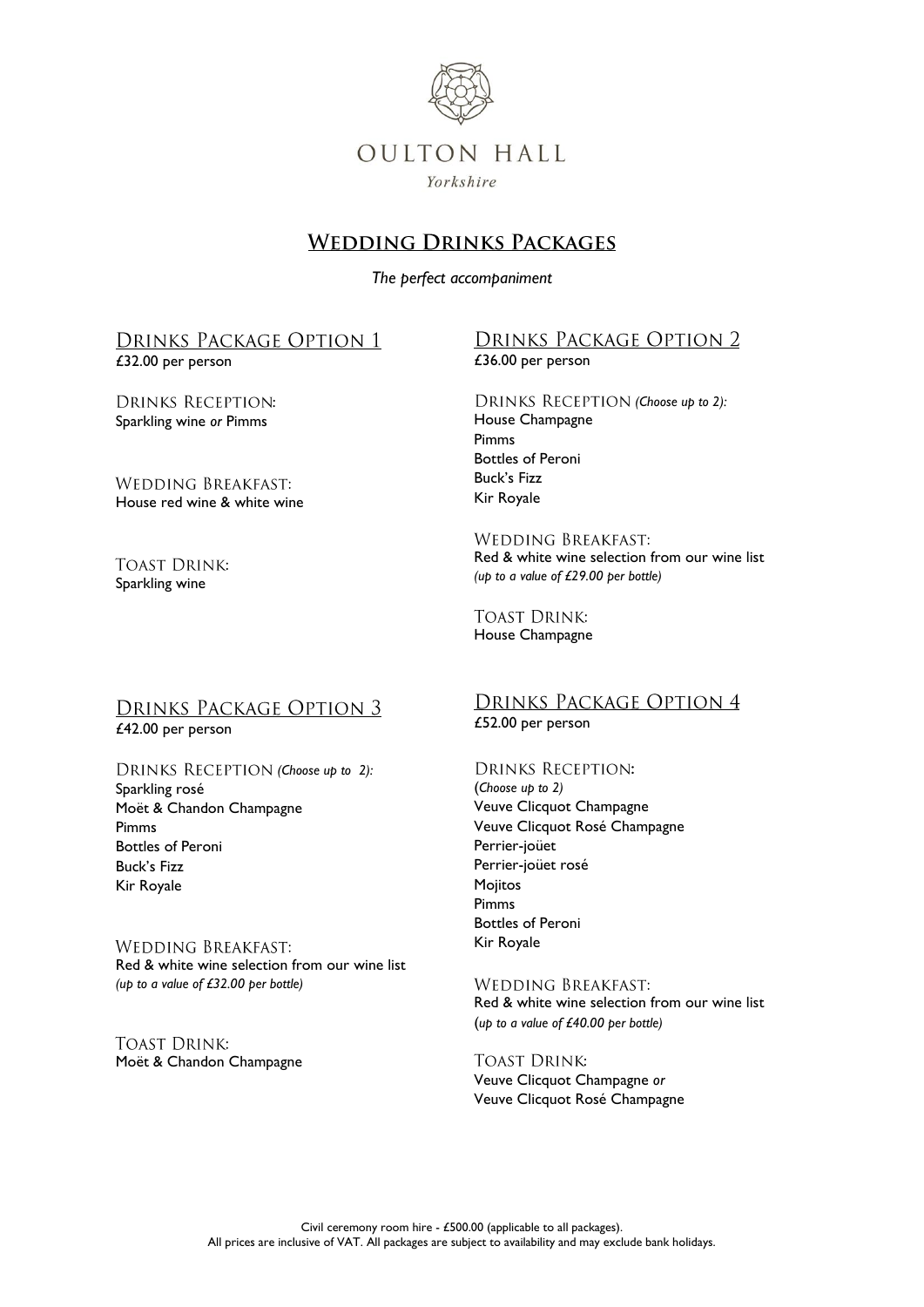

Yorkshire

## **WEDDING MENU**

### **STARTERS**

Baked goat's cheese textures of vegetables, micro herbs, olive bread toast

Ham hock, grain mustard & parsley terrine caramelised apple purée, baby watercress & radish salad

Woodland mushroom, baby spinach & shallot risotto Italian hard cheese, olive oil, balsamic glaze (v)

Flaked smoked trout & mackerel salad fennel shavings, orange fillets, soft herbs, horseradish cream

Bocconcini mozzarella semi dried tomato, roasted artichoke, aubergine caponata, micro leaves (v)

Confit of chicken liver parfait redcurrant glaze, tomato & onion bread, fig & apple chutney, baby leaf

Smoked salmon press grapefruit pickled vegetables, champagne vinaigrette, micro red amaranth

> Pulled pork rilette, baby leaf & pear salad redcurrant & chilli dressing, pumpkin bread shard

Herb roasted chicken Caesar classic salad, crisp croutons, baby gem & cos lettuce, anchovies, Caesar dressing

> **INTERMEDIATES/ SOUPS** *(or as a starter on a 3 course package)*

Cream of baby leek & potato soup (v) tarragon crème fraiche

Mediterranean plum tomato & rice soup (v) basil oil, garlic croutons

Woodland mushroom & celeriac soup (v) madeira wine, double cream, thyme leaves

> Asparagus & pea velouté (v) truffle oil, pea shoots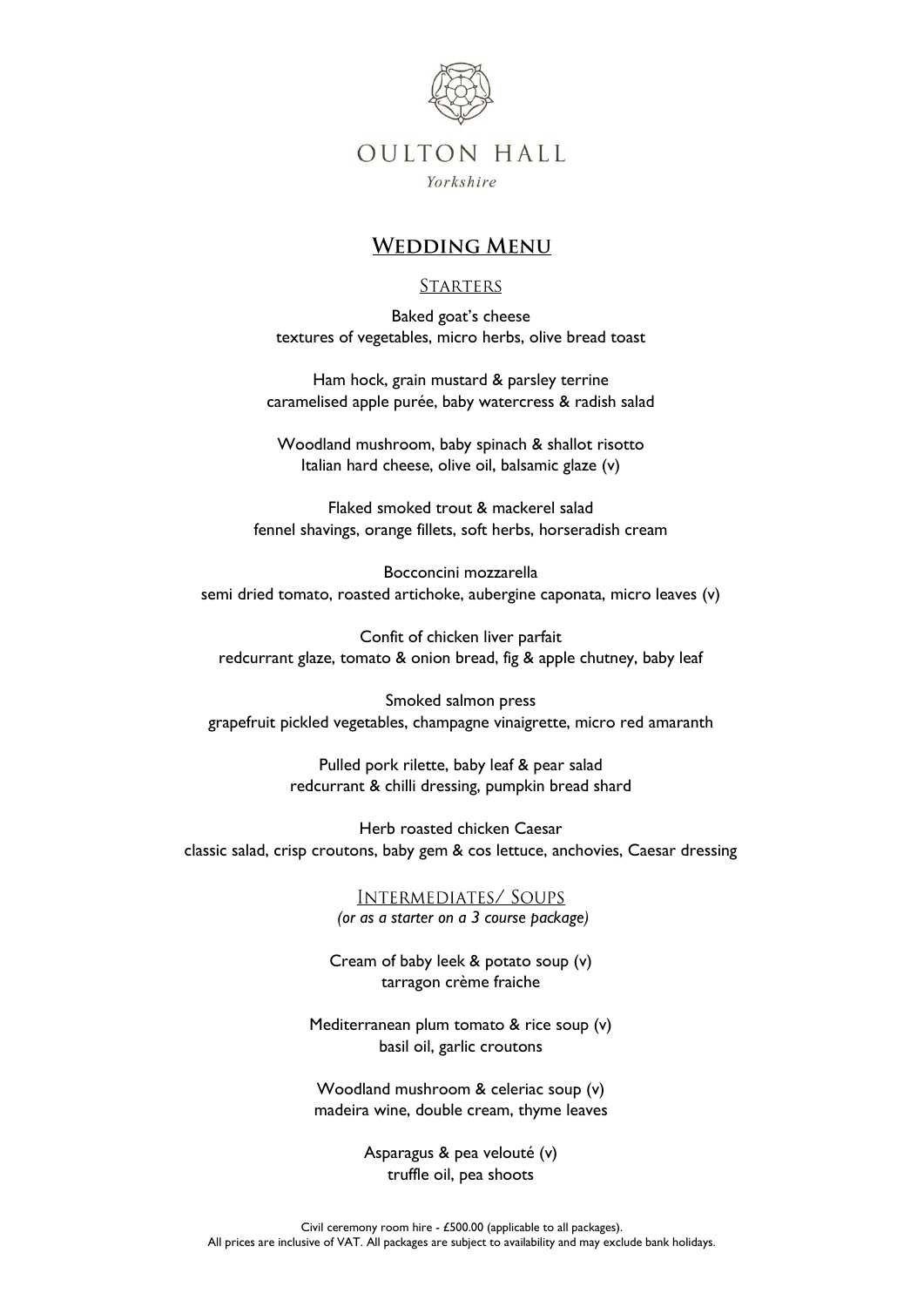

#### Yorkshire

#### **SORBETS**

Lemon with lemoncello; Champagne with roasted peach coulis; raspberry; blackcurrant with Chinese stem ginger; orange

### **MAIN COURSE**

Chicken roulade baby spinach & woodland mushroom centre, sautéed potato, chicken jus

> Lemon butter chicken smoked paprika potatoes & courgette, coriander fondue

Eight-hour braised beef featherblade double cream mash, peppered fine beans, port wine & thyme gravy

Roast sirloin of grass fed British beef Yorkshire's own pudding, goose fat roast potatoes, herb & red wine jus

Breast of chicken leek & wild mushroom mousse, dauphinoise potato, chicken & tarragon sauce

Sugar baked breast of duck crispy kale, ginger roasted carrot, potato fondant, piquant blackberry sauce

### Duo of lamb herb crusted rack & slow cooked shoulder, colcannon potatoes, port & redcurrant jus

Baked fillet of pork roasted onion & potato mash, apple compote, cider sauce

Glazed pork loin & belly rosemary potatoes, celeriac, chestnut mushrooms, madeira sauce

Grilled Atlantic cod loin caper crushed new potato, steamed broccoli, parsley butter sauce

Crispy skin sea bass warm barley & broad bean salad, lightly spiced parmentier potato, watercress butter sauce

> Spiced carrot & chick pea vegan feta & coriander - baked in rice flour pastry, harissa dressing (v)

Herb buttered gnocchi roasted aubergine, baby spinach, woodland mushrooms, tomato & smoked garlic fondue (v)

> Chanterelle mushroom risotto roasted squash purée, crispy fried kale, herb foam (v)

Civil ceremony room hire - £500.00 (applicable to all packages). All prices are inclusive of VAT. All packages are subject to availability and may exclude bank holidays.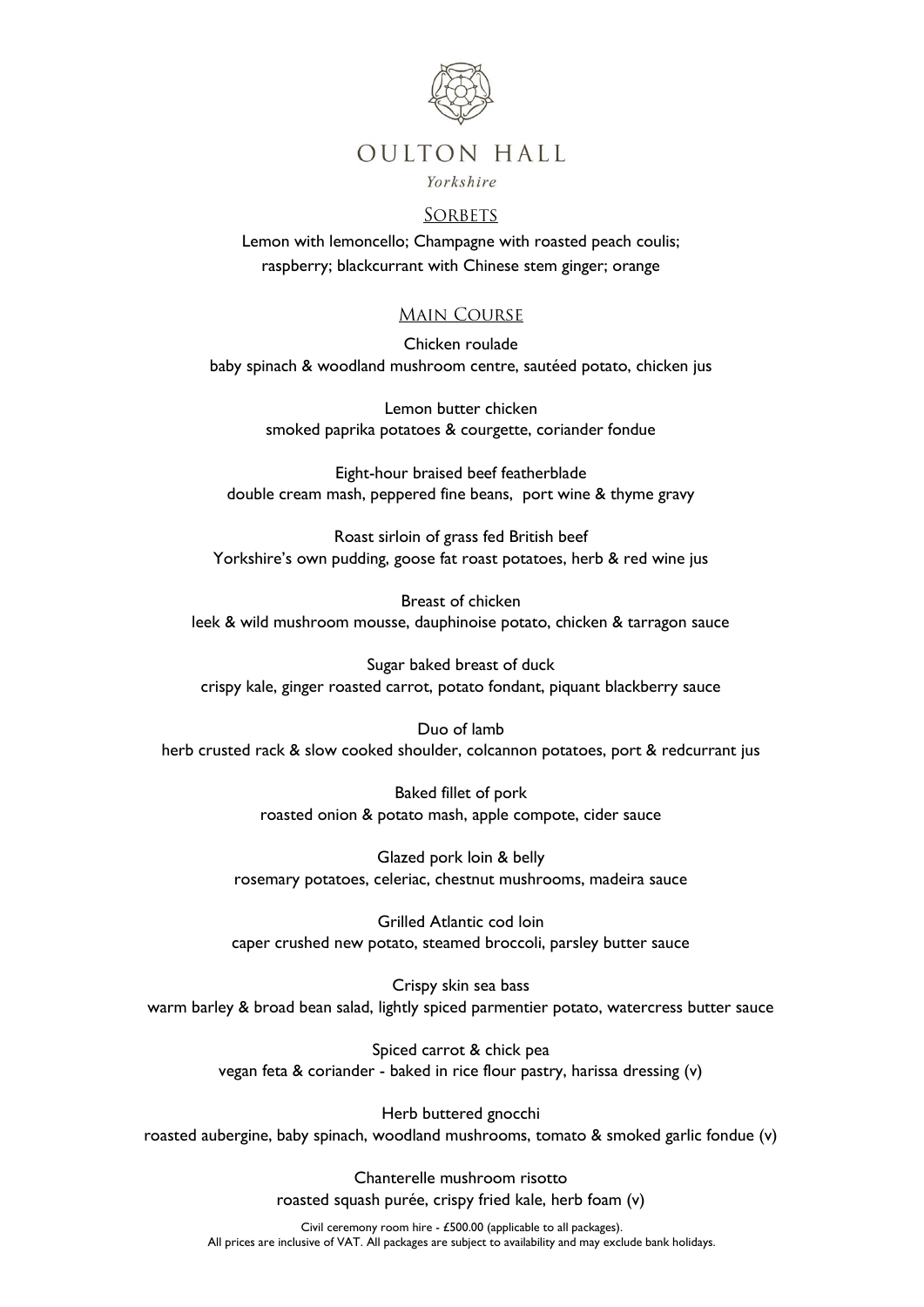

Yorkshire

### **DESSERTS**

Chocolate & cherry délice dark chocolate glaze, black cherry compote, clotted cream

> Sticky toffee pudding butterscotch sauce, vanilla pod ice cream

Red berry & vanilla pod crème brûlée cinnamon biscuits

Dark chocolate & salted caramel tart caramel gel, chocolate scroll

Clementine tart orange sorbet, chocolate sauce

Iced milk chocolate parfait raspberry & ginger cream, macerated raisins, chocolate scroll

> Vanilla pod panna cotta honey poached plums, plum gel, anglaise sauce

Marbled lemon & blackcurrant cheesecake lime Chantilly, blackcurrant coulis

Trio of berries glazed strawberry tart, blackberry pannacotta, raspberry arctic roll (£2.00 supplement)

> Selection of Yorkshire and British farmhouse cheese fruit chutney, grapes, biscuits

> > Cheese platter – 10 portions (£80.00)

Please choose one option from each course, (plus a vegetarian dish if required) for your party.

Alternatively, you can offer your guests 3 starters, 3 mains and 3 desserts, (plus vegetarian option). A £15 supplement per person applies and a copy of all pre-orders with a table plan is required 6 weeks prior to your event.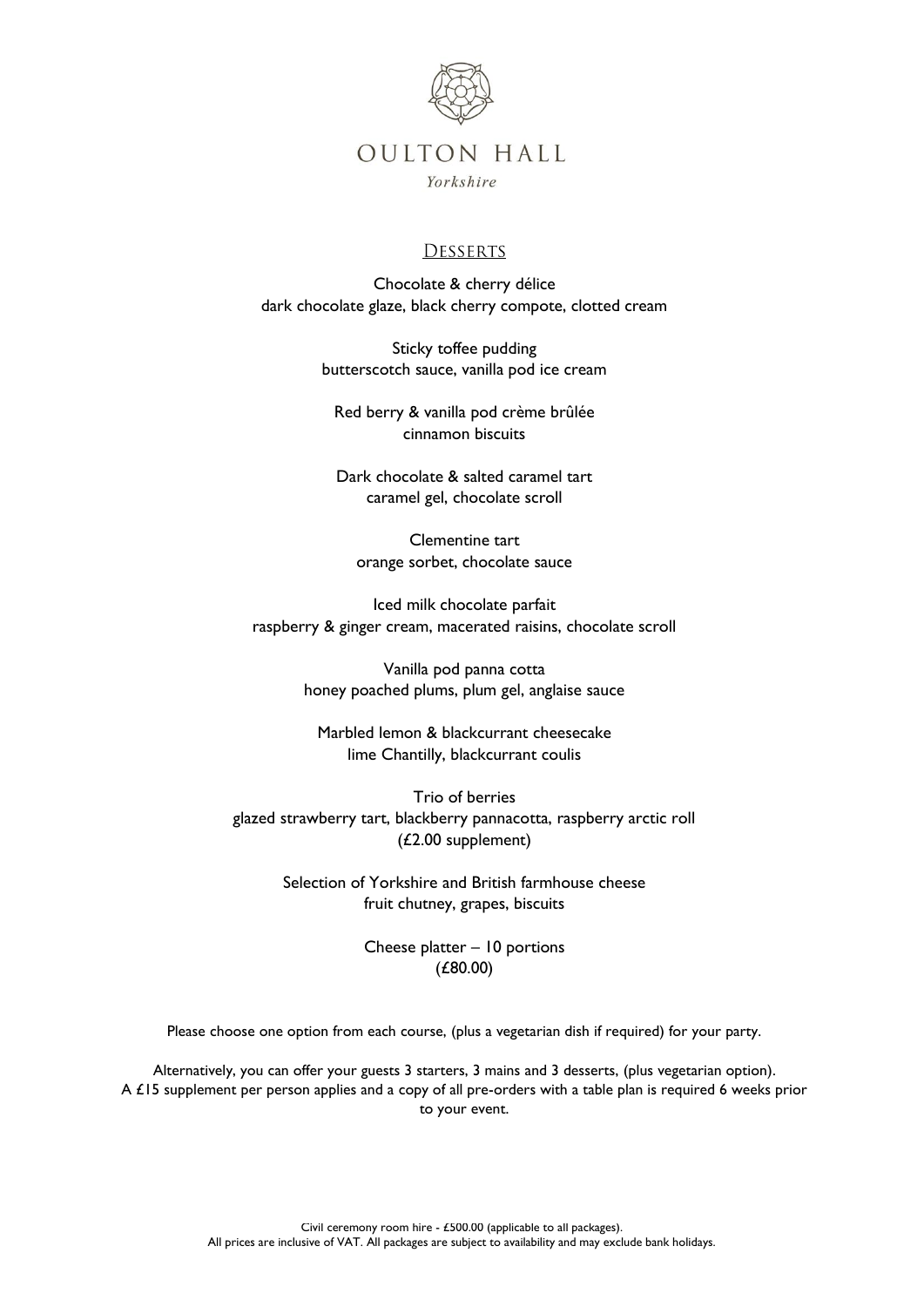

Yorkshire

### **CHILDREN'S MENU**

### CHILDREN'S PICNIC

*For ages 1 – 4 at £12.95 per child*

#### Cheese or ham sandwiches

Crisps

Cheese portion

Fruit salad

#### Cookie

Novelty ice cream

CHILDREN'S 3 COURSE MENU *For age 5 up to 15 at £21.95 per child*

**STARTERS** 

Tomato soup Seasonal melon, grapes & strawberries Garlic bread slice

**MAINS** 

Roast chicken in a giant Yorkshire pudding, vegetables & gravy Pasta shapes & tomato sauce Fish fingers, chips & peas

#### **DESSERTS**

Novelty ice cream Warm doughnuts, fruit Kebabs & chocolate sauce Chocolate fudge cake & vanilla ice cream

#### YOUNG ADULTS MENU

Young adults can have the adults menu for £70pp, we simply remove the alcohol.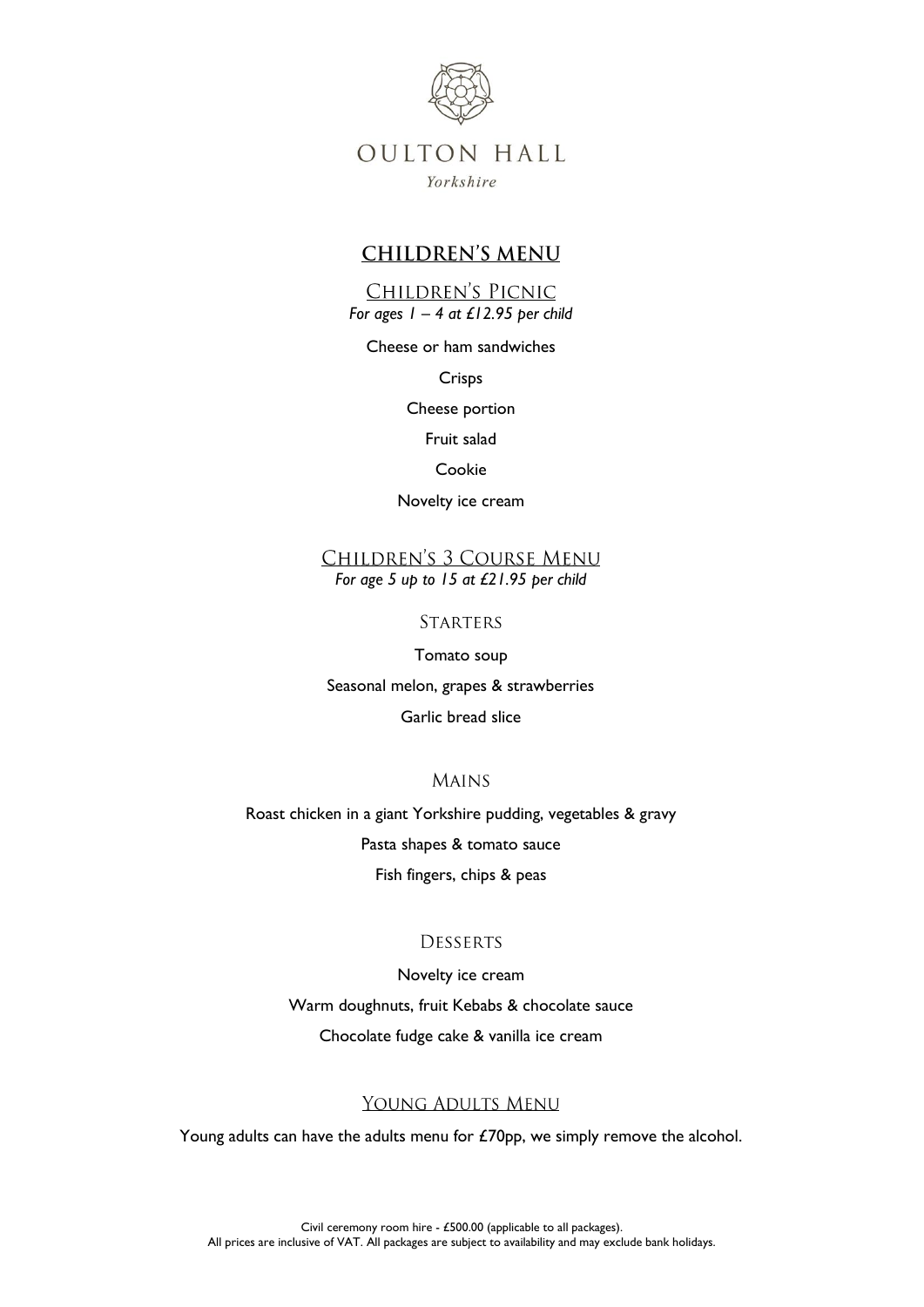

Yorkshire

## **CANAPÉ MENU**

Choose four different options from our hot and cold selection £7.50 per person

### **COLD OPTIONS:**

Smoked coronation chicken tartlet Marinaded, mixed Mediterranean olives (v) Red pepper houmous on toasted flatbread (v) Smoked salmon, capers & red onion on pumpernickel bread Pesto, bocconcini & cherry tomato skewer Woodland mushroom frittata, celeriac & truffle purée (v) Duck liver & orange parfait with redcurrants

### HOT OPTIONS:

Duck spring roll with plum sauce

Yorkshire cheese rarebit with tomato chutney (v)

Crispy fried smoked paprika risotto balls (v)

Tempura sesame chicken with lemon gel

Vegetarian pancake roll with sweet chilli dip (v)

Pulled pork tortilla with bourbon BBQ glaze

Crab & sweetcorn fritter with baby watercress

A LITTLE BIT MORE THAN A CANAPÉ Choose three options for your event £10.00 per person

Mini burger, tomato chutney & crispy onion bits (vegetarian optional)

Tempura hake fillet, sweet chilli dip

Chicken shawarma flat bread & tahini sauce

Lamb samosa with minted yoghurt

Sweet potato, goat's cheese & spring onion turnover (v)

Woodland mushroom & celeriac soup, madeira wine, double cream, thyme leaves (v)

Asparagus & pea velouté, truffle oil, pea shoots (v)